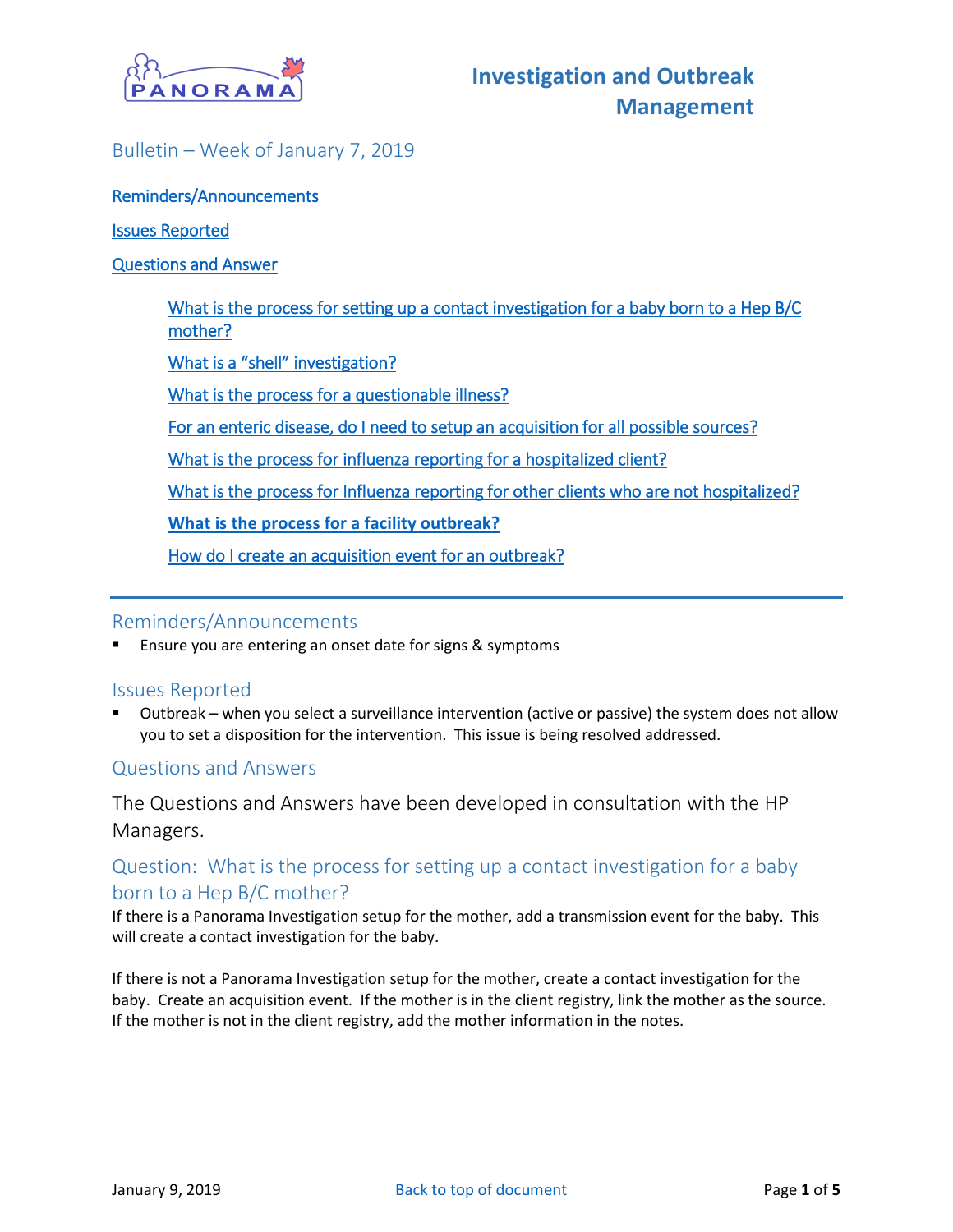

## Question: What is a "shell" investigation?

A 'shell" investigation is an investigation that is setup in Panorama with minimum information. This would include the mandatory information to create an investigation and any relevant notes.

### <span id="page-1-0"></span>Question: What is the process for a questionable illness?

A 'shell" investigation should be opened for a questionable illness. Add notes to the investigation pending the lab confirmation.

## <span id="page-1-1"></span>Question: For an enteric disease, do I need to setup an acquisition for all possible sources?

Acquisition information in Panorama will support the identification of a common source.

Use the following logic when determining what acquisition events to setup on the investigation.

- (1) Is it a likely source (nursing judgement)?
- (2) What is the possible risk to the public? Restaurant versus gardening in backyard

Note: further information on acquisitions is being developed in an SOP.

## <span id="page-1-2"></span>Question: What is the process for influenza reporting for a hospitalized client?

Influenza reporting is now being completed from Panorama versus completing the Influenza Case Report form. All positive influenza cases must be setup as an investigation in Panorama. **Below is the minimum information required for cases where the client is hospitalized.**

Create an investigation with the following:

- Basic information:
	- Create Investigation [Investigation →Subject Summary →Create Investigation Button]
		- Disease Summary
		- Investigation Information
		- Responsible Org/Investigator
		- Reporting Source
	- Add diagnosis information [Investigation  $\rightarrow$  Investigation Details  $\rightarrow$ Investigation Information]
- Link lab result to investigation [Investigation  $\rightarrow$  Lab  $\rightarrow$  Lab Summary  $\rightarrow$ View/Update Lab Report]
- Aboriginal Information if applicable (see job aid) [Subject  $\rightarrow$  Client Details  $\rightarrow$ Aboriginal Information}
- Add Signs & Symptoms. Set onset date [Investigation  $\rightarrow$  Signs & Symptoms}]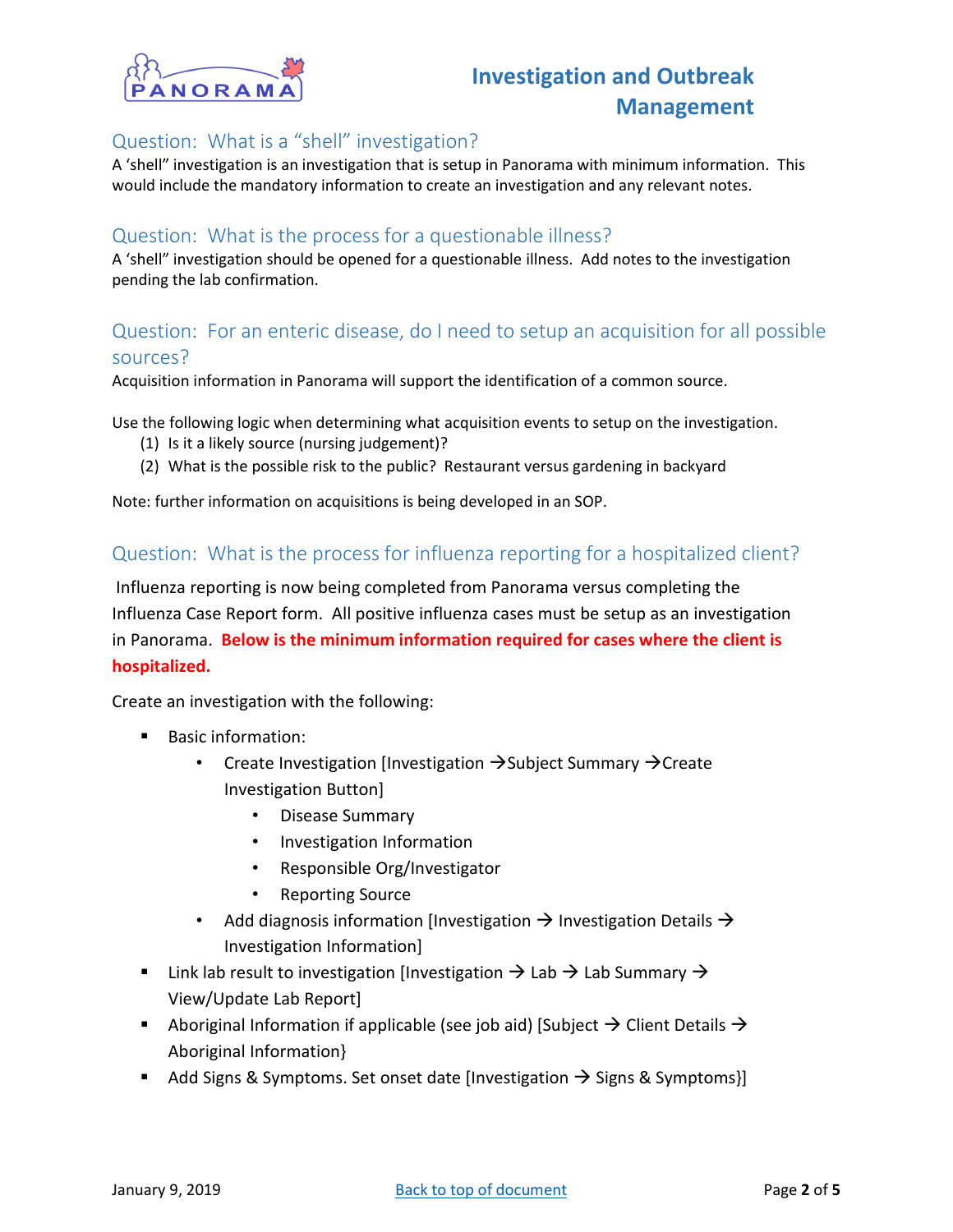

# **Investigation and Outbreak Management**

- Outcome [Investigation  $\rightarrow$  Outcomes] Follow-up weekly on hospitalized patients until discharge or death (maximum 4 weeks – add an outcome for each week hospitalized) Ensure any hospitalization is captured in the outcome.
- Risk Factor [Subject  $\rightarrow$  Risk Factors]
	- Category: Medical Risk Factor: Medical Unimmunized or incomplete immunization history
	- Category: Special Population Pregnant or 6 weeks postpartum
- Close the investigation
	- Update disposition to "Complete, further action not required" [Investigation  $\rightarrow$  Investigation Details  $\rightarrow$  Investigation Information]
	- Close investigation [Investigation  $\rightarrow$  Investigation Details  $\rightarrow$  Close Investigation]
	- Close investigation [Investigation  $\rightarrow$  Investigation Details  $\rightarrow$  Close Investigation]

# <span id="page-2-0"></span>Question: What is the process for Influenza reporting for other clients who are not hospitalized?

Influenza reporting is now being completed from Panorama versus completing the Influenza Case Report form. All positive influenza cases must be setup as an investigation in Panorama. **Below is the minimum information required for other cases where it is determined the client is not hospitalized.**

Create an investigation with the following:

- Basic information:
	- Create Investigation [Investigation →Subject Summary →Create Investigation Button]
		- Disease Summary
		- Investigation Information
		- Responsible Org/Investigator
		- Reporting Source
	- Add diagnosis information [Investigation  $\rightarrow$  Investigation Details  $\rightarrow$ Investigation Information]
- Link lab result to investigation [Investigation  $\rightarrow$  Lab  $\rightarrow$  Lab Summary  $\rightarrow$ View/Update Lab Report]
- Outcome [Investigation  $\rightarrow$  Outcomes]
- Close the investigation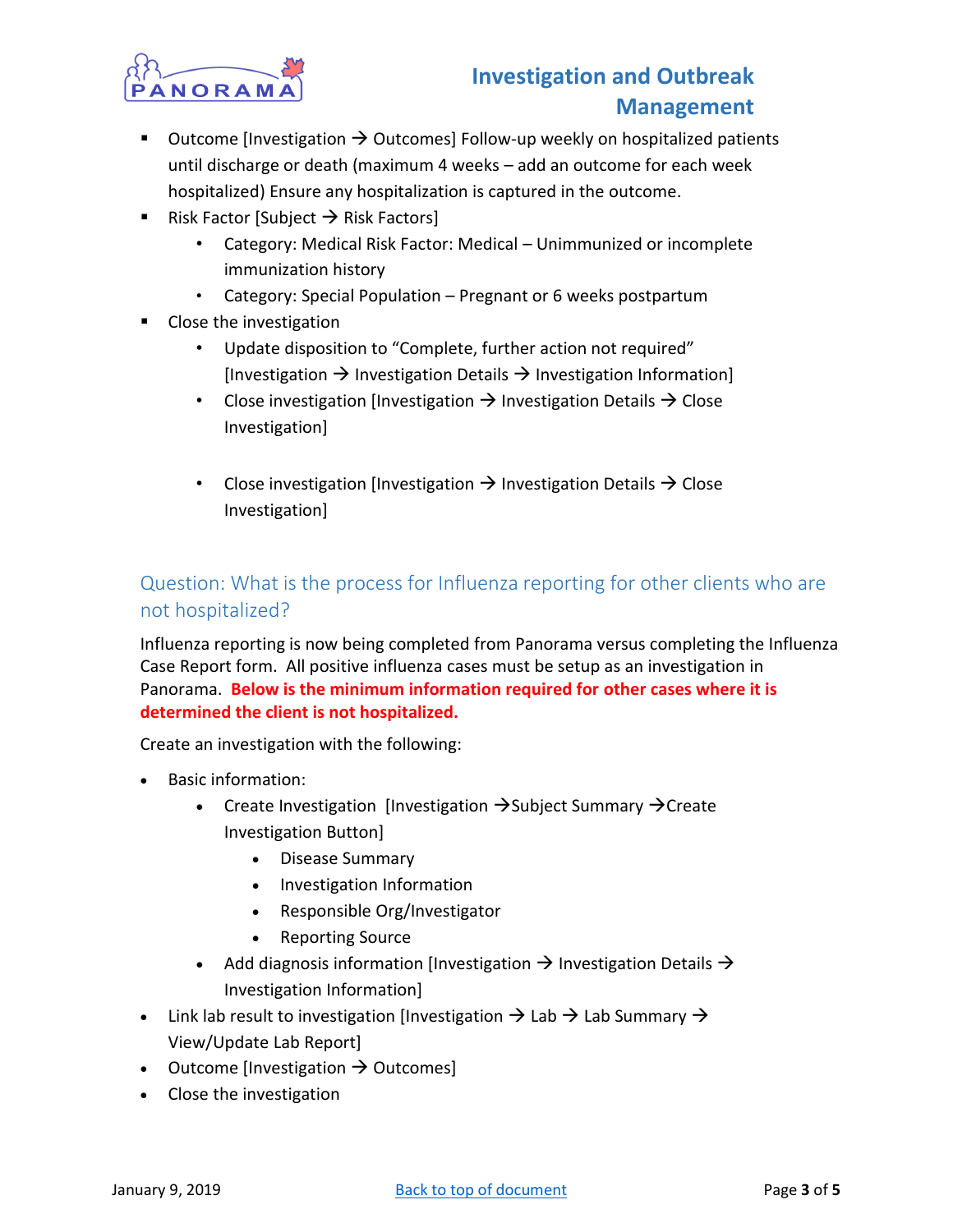

# **Investigation and Outbreak Management**

- Update disposition to "Complete, further action not required" [Investigation  $\rightarrow$  Investigation Details  $\rightarrow$  Investigation Information]
- Close investigation [Investigation  $\rightarrow$  Investigation Details  $\rightarrow$  Close Investigation]

## <span id="page-3-0"></span>Question: What is the process for a facility outbreak?

Where a facility outbreak is identified, such as an Influenza outbreak in a long term care facility, an outbreak **must be** created in Panorama.

The following is the basic workflow to be followed:

- Please enter and update CNPHI as soon as possible (same or next business day)
- Create outbreak and enter details.
- Create investigations for the first two (+) cases confirmed by the lab, and complete documentation as outlined in the CD manual & Panorama job aid.
- Link the related investigations to the outbreak.

*Outbreak > Outbreak Subject Summary > Investigations*

• Record Interventions completed by the facility (outbreak level)

*Administration > Presets > Interventions*

- When the outbreak is declared over,
	- Utilizing the line list provided by the facility:
		- Record Signs & Symptoms

*Outbreak > Record Unidentified Counts > Signs & Symptoms, Outcomes*

■ Record the number of residents affected by the illness.

*Outbreak > Record Unidentified Counts > Investigations*

- Upload line list
- Close related investigations
- <span id="page-3-1"></span>■ Close outbreak